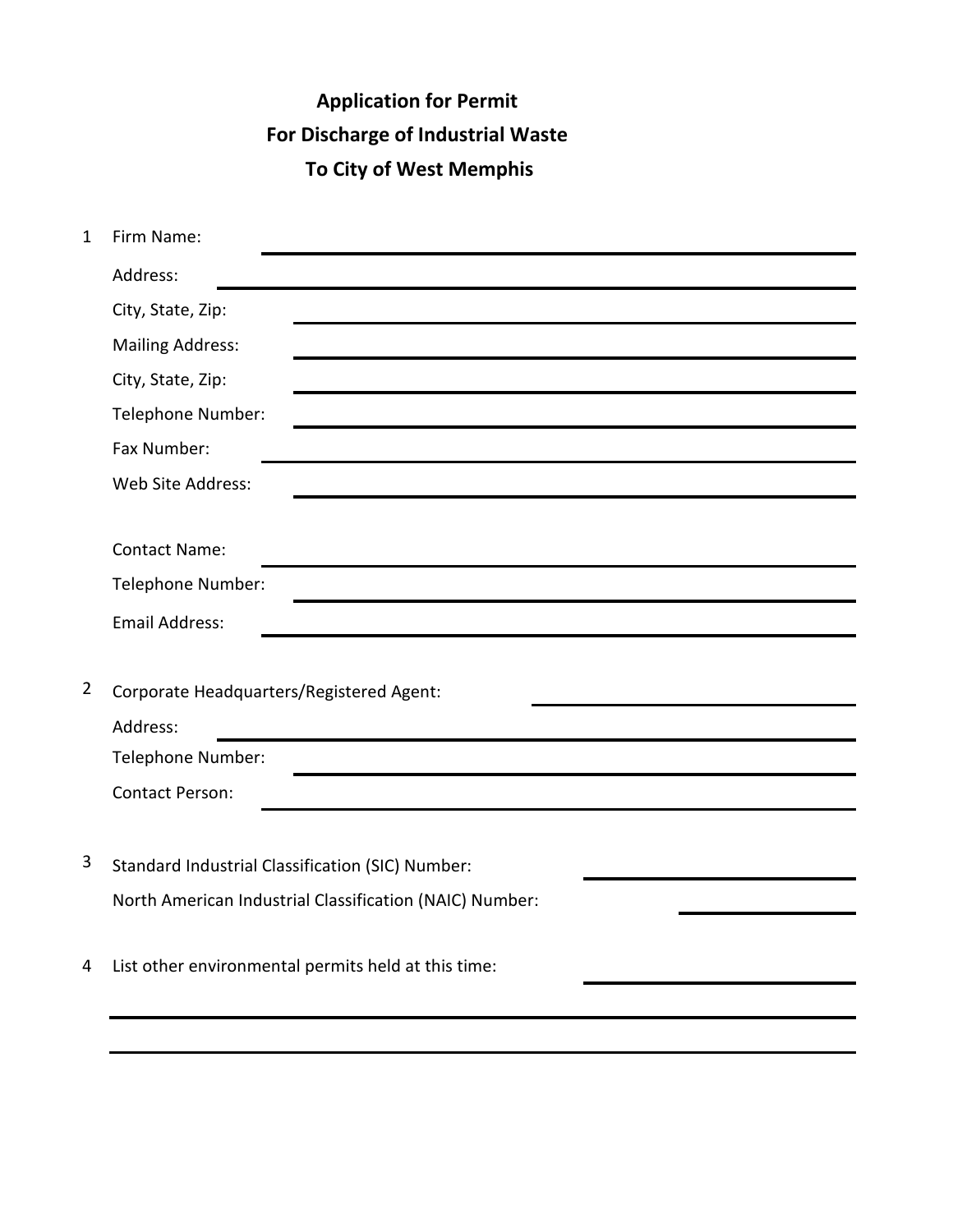| 5 | Quantity of Wastewater: (Estimate if new Facility):  |                      |               |
|---|------------------------------------------------------|----------------------|---------------|
|   | Projected for the next three (3) years. (In Gallons) |                      |               |
|   |                                                      |                      |               |
|   | Discharge to West Memphis Sewer                      | <b>Average Daily</b> | Maximum Daily |
|   |                                                      | (30) day             | $(1)$ day     |
|   | Process Wastewater from                              |                      |               |
|   | Operation                                            |                      |               |
|   | Process Wastewater from                              |                      |               |
|   | Operation                                            |                      |               |
|   | Domestic Wastewater (Sanitary)                       |                      |               |
|   | <b>Noncontact Cooling Water</b>                      |                      |               |
|   | <b>Total Process and Sanitary</b>                    |                      |               |
|   | List any periodic or seasonal variations:            |                      |               |
|   |                                                      |                      |               |

# 6 **Conventional Pollutants Parameters and Concentrations:**

In the space below, indicate the measured (or projected for new industry)

average and maximum value for each of the listed wastewater pollutants.

| Parameter        | Units   | Sewer Use    |                      | Concentration |
|------------------|---------|--------------|----------------------|---------------|
|                  |         | Ordinance    | <b>Average Daily</b> | Maximum Daily |
| BOD <sub>5</sub> | mg/L    | 250          |                      |               |
| <b>TSS</b>       | mg/L    | 250          |                      |               |
| pH               | S.U.    | $5.5 - 10.0$ |                      |               |
| Oil and Grease   | mg/L    | 100          |                      |               |
| Temperature      | $C^{o}$ | $40^\circ$   |                      |               |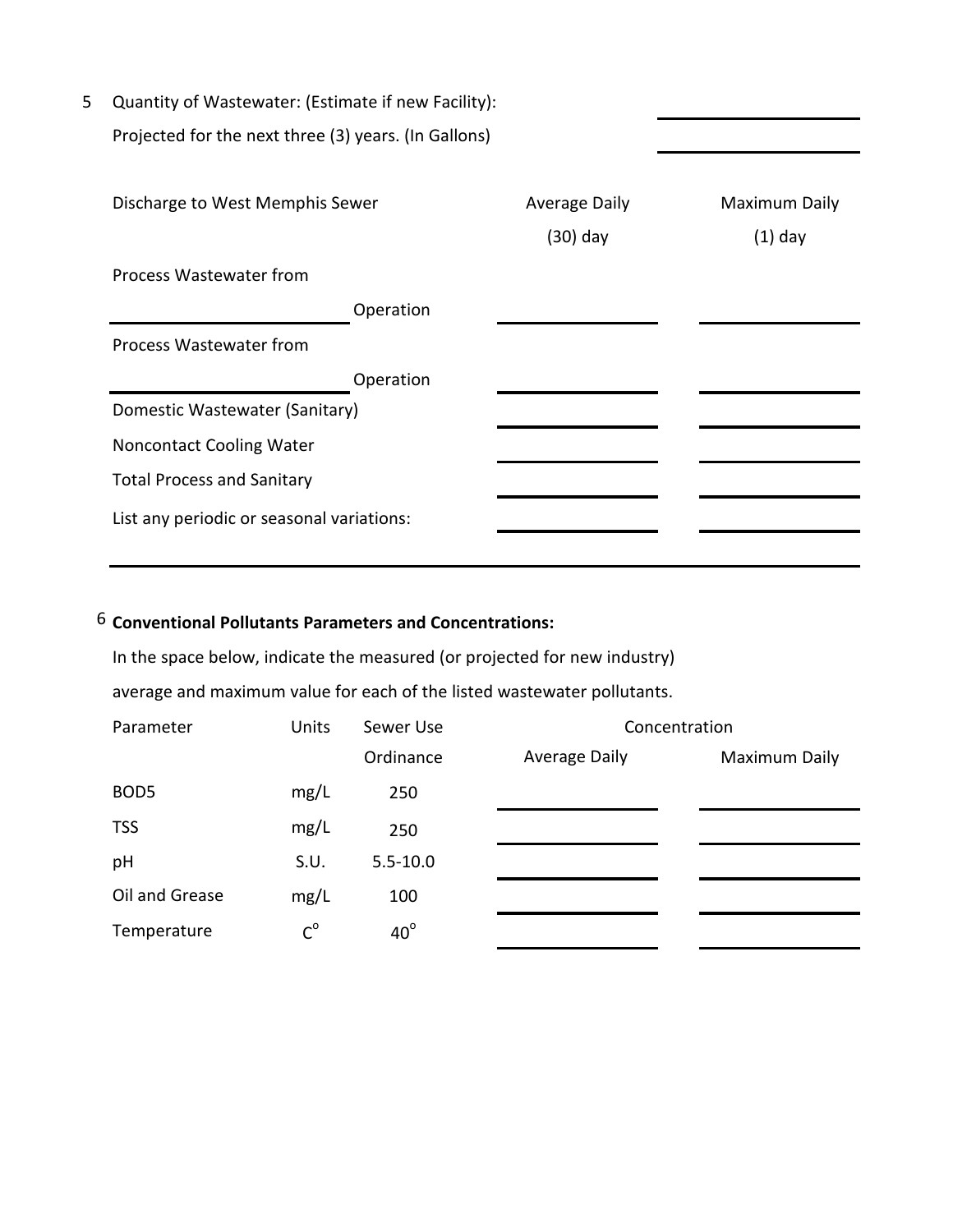7 **Priority Pollutants**: List any Priority Pollutants (Attachment 1) that are known to be present in the wastewater of processes found at your facility in the spaces provided below. Industries discharging any of the pollutants listed in Attachment No.1 must perform sampling and analysis necessary to develop information required to complete this section.

**Priority Pollutant (Name) Concentration** 

| 30 Day Average |
|----------------|
| 1 Day Maximum  |
| 30 Day Average |
| 1 Day Maximum  |
| 30 Day Average |
| 1 Day Maximum  |
| 30 Day Average |
| 1 Day Maximum  |
| 30 Day Average |
| 1 Day Maximum  |
| 30 Day Average |
| 1 Day Maximum  |
| 30 Day Average |
| 1 Day Maximum  |
| 30 Day Average |
| 1 Day Maximum  |
| 30 Day Average |
| 1 Day Maximum  |
| 30 Day Average |
| 1 Day Average  |
| 30 Day Average |
| 1 Day Average  |
| 30 Day Average |
| 1 Day Average  |

(Attach additional sheets as needed)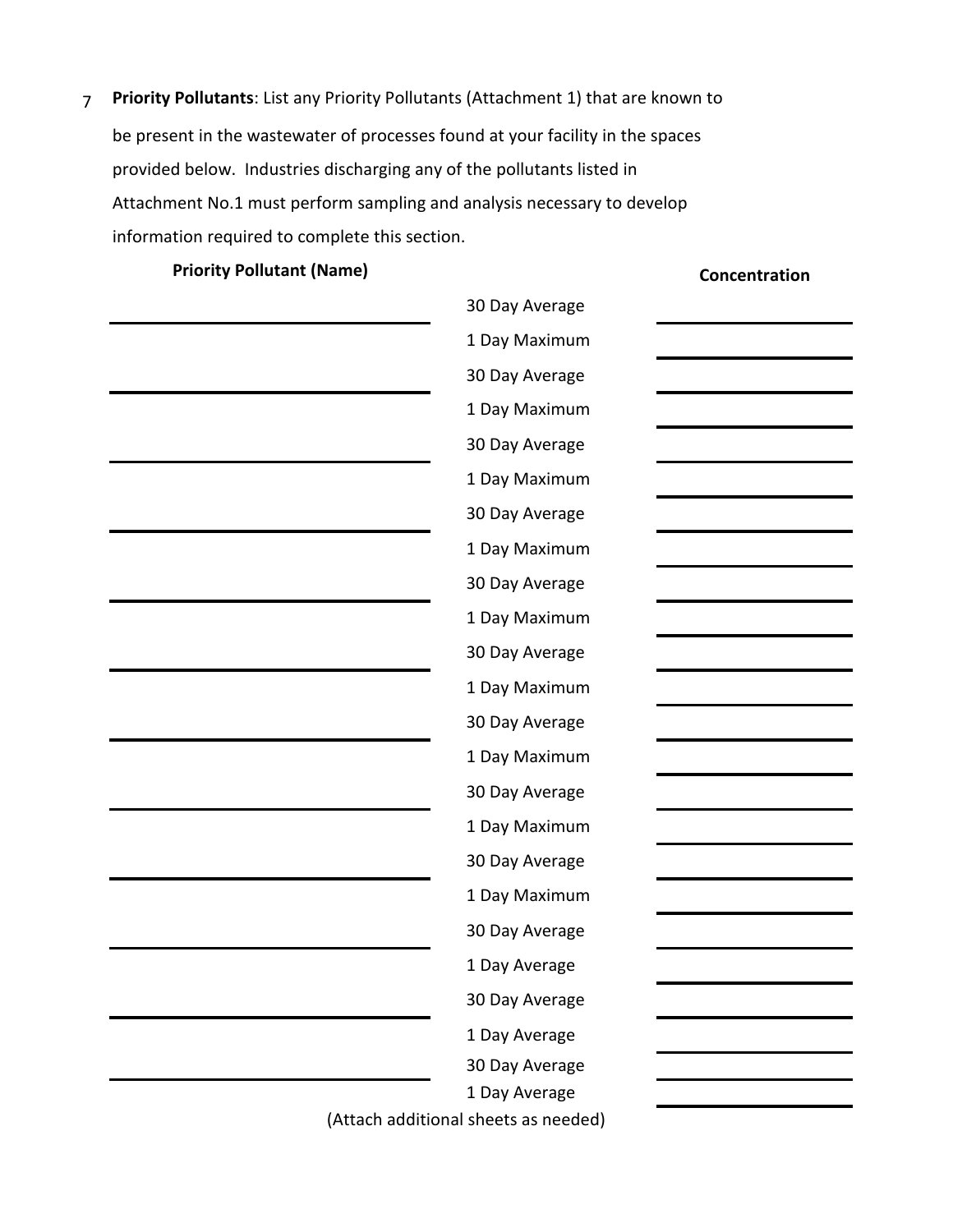8 List all chemical/products with MSDS information at your facility that may come into contact with water at any time. Include any chemicals that are stored in an area adjacent to a wastestream that could become contaminated if spilled.

(Attach additional sheets if needed.)

| <b>Chemical Name</b> | Amount used per day | Amount stored at facility |
|----------------------|---------------------|---------------------------|
|                      |                     |                           |
|                      |                     |                           |
|                      |                     |                           |
|                      |                     |                           |
|                      |                     |                           |
|                      |                     |                           |

9 Attach sketches of the following to this document:

General plant processes and wastewater lines (including the location of all floor drains). Include any existing and proposed pretreatment systems, the location and size of all existing and proposed connections to the West Memphis Utility Collection System. Also, include details of proposed monitoring access facilities.

10 Describe the nature of manufacturing/commercial activities of the plant.

Describe in detail any water usage other than sanitary or noncontact cooling water. (Attach additional sheets if needed.)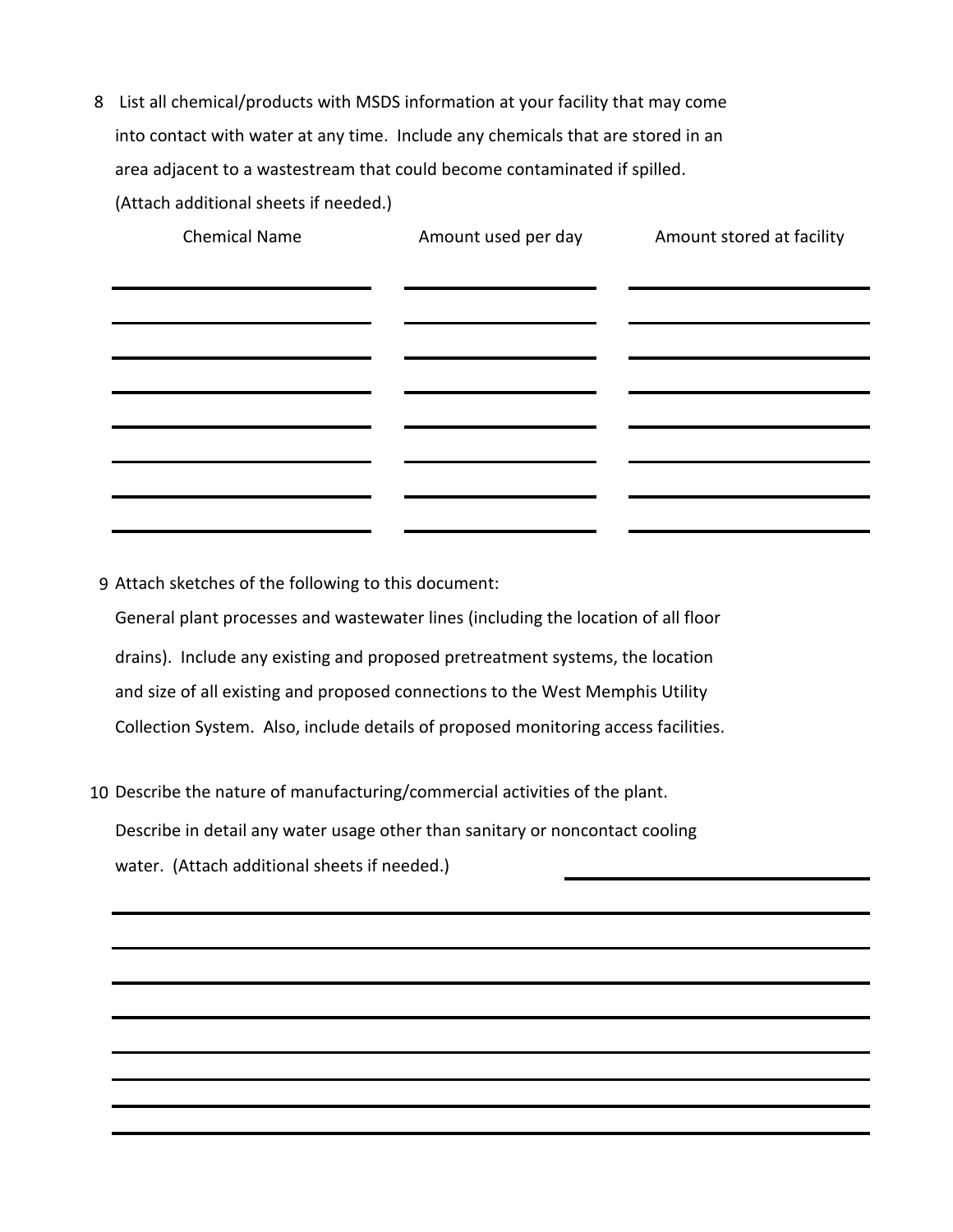11 Describe any product(s) manufactured or assembled at the plant by type and

| amount.                                                                         |
|---------------------------------------------------------------------------------|
|                                                                                 |
|                                                                                 |
|                                                                                 |
|                                                                                 |
| 12 Describe the type and amount of raw material used at the facility:           |
|                                                                                 |
|                                                                                 |
|                                                                                 |
|                                                                                 |
|                                                                                 |
|                                                                                 |
| 13 What are the hours of operation at your facility:                            |
| What are the actual/proposed hours of operation of any pretreatment system at   |
| your facility:                                                                  |
|                                                                                 |
|                                                                                 |
| 14 Is your manufacturing/commercial operation subject to the National           |
| <b>Categorical Pretreatment Standards?</b><br><b>YES</b><br><b>NO</b>           |
| If you answered Yes to the above question, to which of the National Categorical |
| Pretreatment Standards are you subject?                                         |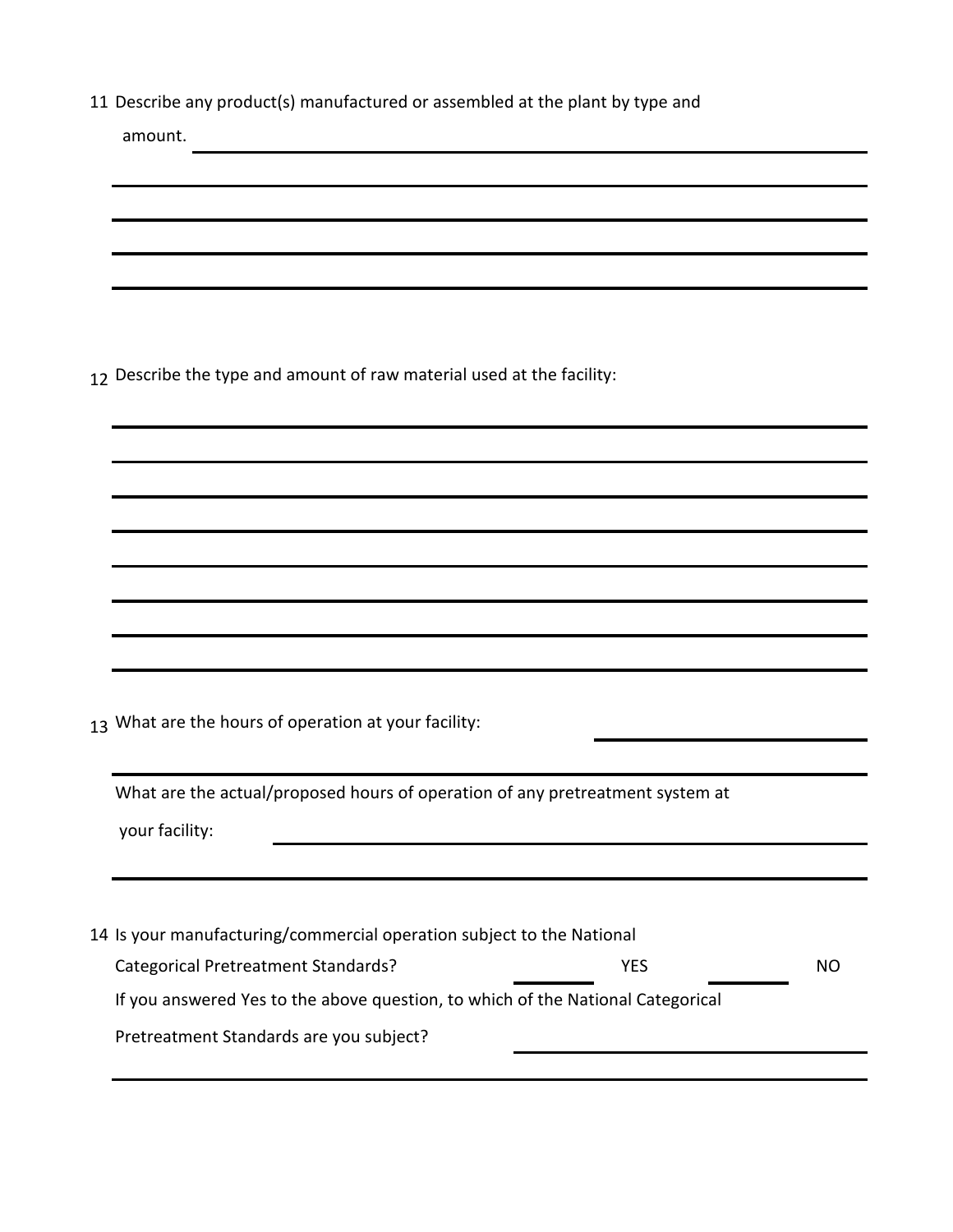#### **The following questions (15-18) deal with current West Memphis**

#### **Industrial Pretreatment Permit holder.**

| 15 Are the applicable National Categorical Pretreatment Standards and the City |     |     |  |  |
|--------------------------------------------------------------------------------|-----|-----|--|--|
| of West Memphis Sewer Use Ordinance wastewater discharge limitations           |     |     |  |  |
| being met on a consistent basis?                                               | YES | NO. |  |  |
| Explain:                                                                       |     |     |  |  |
|                                                                                |     |     |  |  |
|                                                                                |     |     |  |  |

16 If the applicable National Categorical Pretreatment Standards and the City of limitations? Explain: West Memphis Sewer Use Ordinance wastewater discharge limitations are not being met on a consistent basis, is additional pretreatment and/or alteration of current operations and maintenance (O&M) required by your firm to meet

17 If additional Pretreatment and/or an alteration of current operation and limitations, submit the compliance schedule by which your facility will attain final compliance with the applicable limitations. maintenance (O&M) are required to meet National Categorical discharge The Compliance Schedule shall contain a list of major events leading to compliance.

The expected dates of completion of such events shall also be given.

shall submit a progress report to the Director of Environmental Quality indicating the following: The completion dates of any two successive events shall not exceed nine months. Within fourteen (14) days after the completion of each event, the Industrial User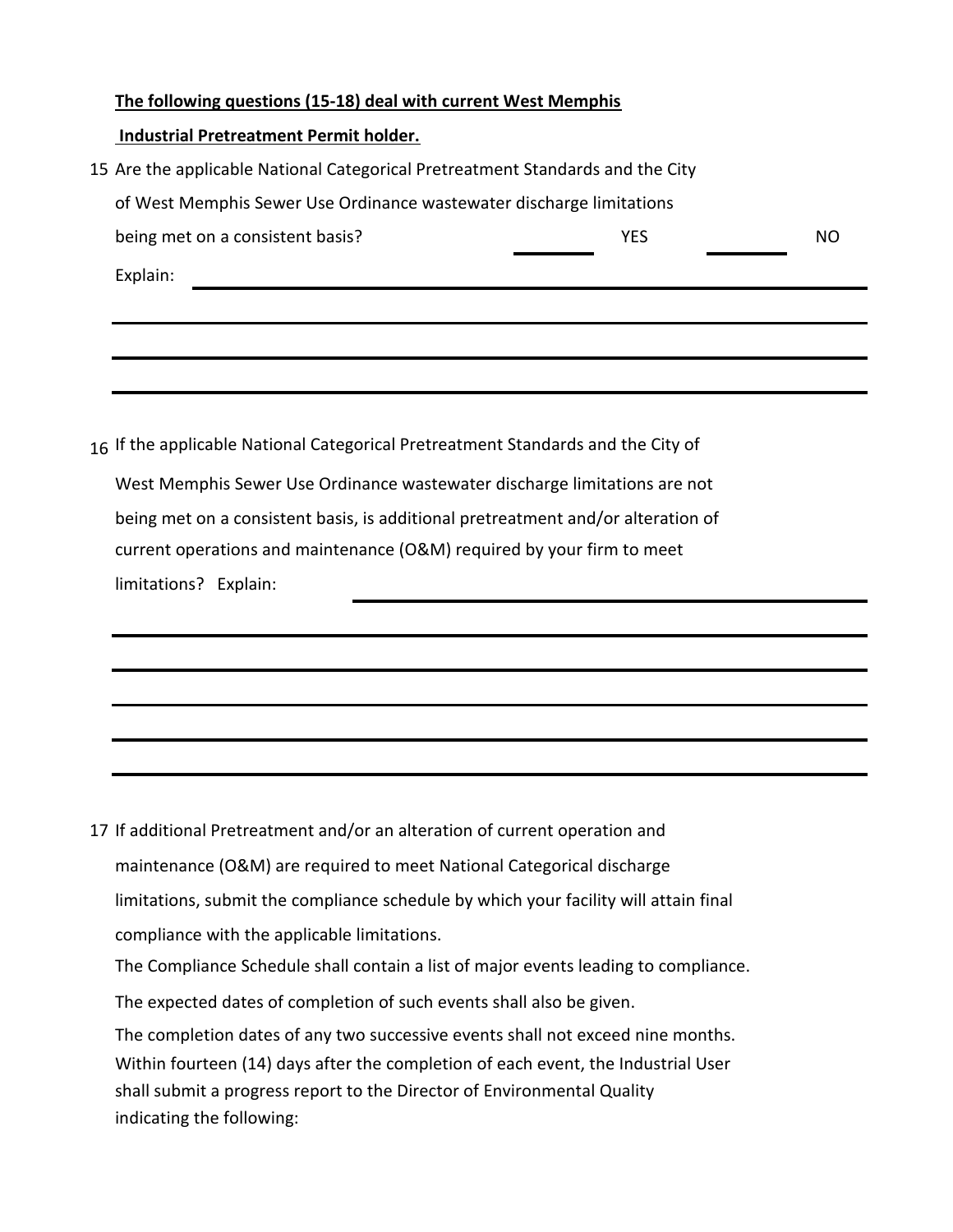|  |  |  | 17 Da+BQ1+BR1:BZ25+BQ1:BZ27+BQ1+BR1:B+BR1:BZ25+BR1:BZ25 |  |
|--|--|--|---------------------------------------------------------|--|
|--|--|--|---------------------------------------------------------|--|

If the event is not completed as scheduled, the reason for the delay. return to the established schedule. The expected date of completion and steps taken by the Industrial User to

Comment:

18 Describe any Pollution Prevention Project activities which are either planned or have been implemented:

19 Describe any Best Management Practices (BMP) activities which are either planned or have been implemented:

The permit application must be certified by an authorized representative of the Industrial User. Failure to certify will result in denial of the permit.

"I, the undersigned applicant, being the authorized representative of the herein named company, do hereby request a permit to use or to continue to use an industrial sewer connection at the location indicated herein and do agree to comply with applicable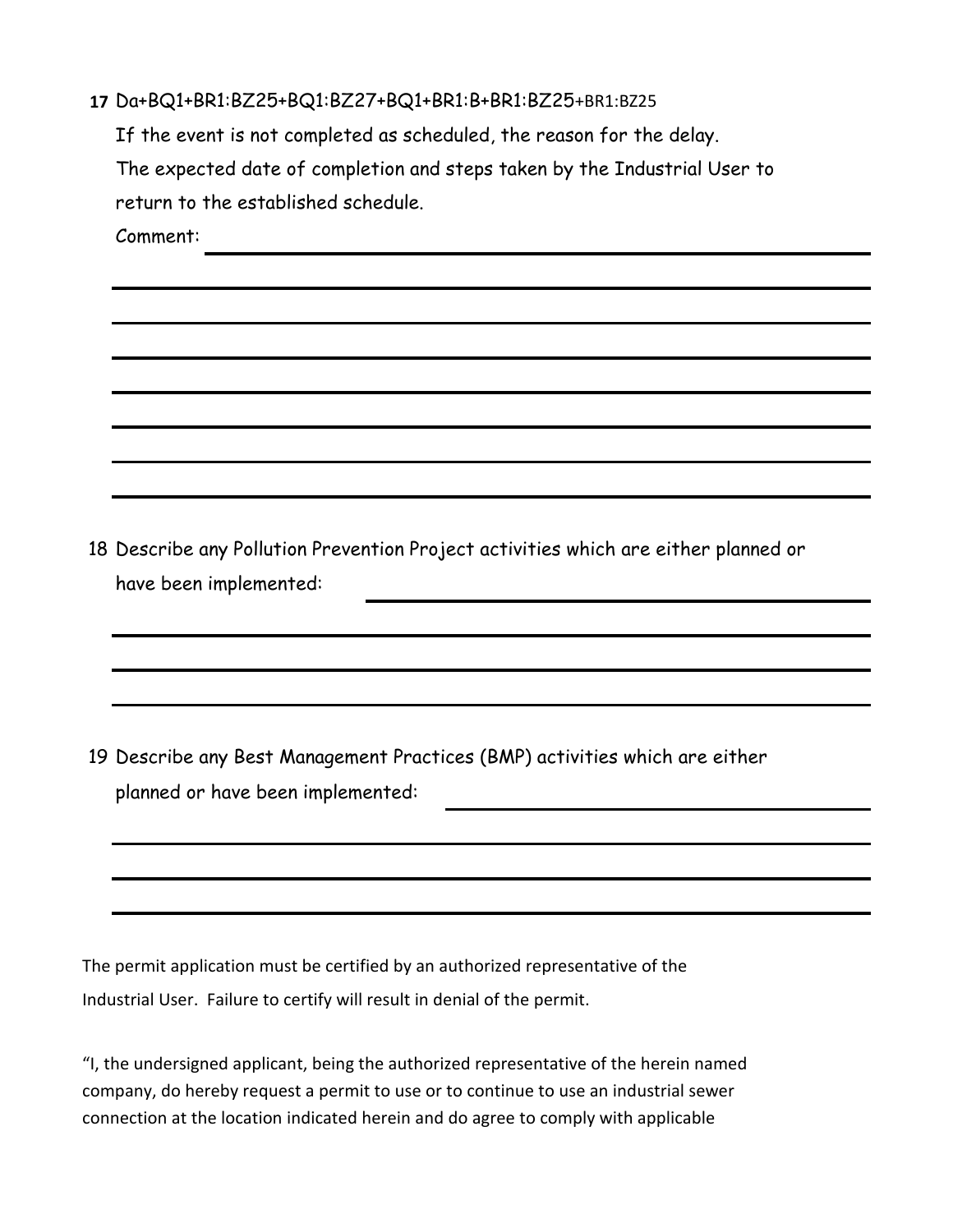provisions of West Memphis City Code regulating the use of public sewage works.

under my direction or supervision in accordance with a system designed to assure that I certify under penalty of law that this document and all attachments were prepared and imprisonment for knowing violations" significant penalties for submitting false information, including the possibility of fines my knowledge and belief, true, accurate and complete. I am aware that there are responsible for gathering the information, the information submitted is, to the best of my inquiry of the person or persons who manage the system, or those persons directly qualified personnel properly gather and evaluate the information submitted. Based on

## Certified by (Authorized Representative)

| Name of Signee: (Please Print)                                               |  |
|------------------------------------------------------------------------------|--|
| Title:                                                                       |  |
| Date:                                                                        |  |
| Name and Telephone Number of person to contact regarding permit information: |  |

| Corporate Acknowledgment                                                             |        |      |
|--------------------------------------------------------------------------------------|--------|------|
| State of                                                                             |        |      |
| County of                                                                            |        |      |
| Before me, the undersigned authority, on this day personally appeared                |        |      |
| οf                                                                                   |        |      |
| a corporation known to me to be the person whose name is subscribed to the forgoing  |        |      |
| instrument, and acknowledged to me that he/she executed the same for purposes and    |        |      |
| considerations therein expressed, in the capacity therein stated as the act and deed |        |      |
| of said corporation.                                                                 |        |      |
|                                                                                      |        |      |
| Given under my hand and seal of office on this                                       | day of | 2017 |

| Notary Public in and for | County | State |
|--------------------------|--------|-------|
|                          |        |       |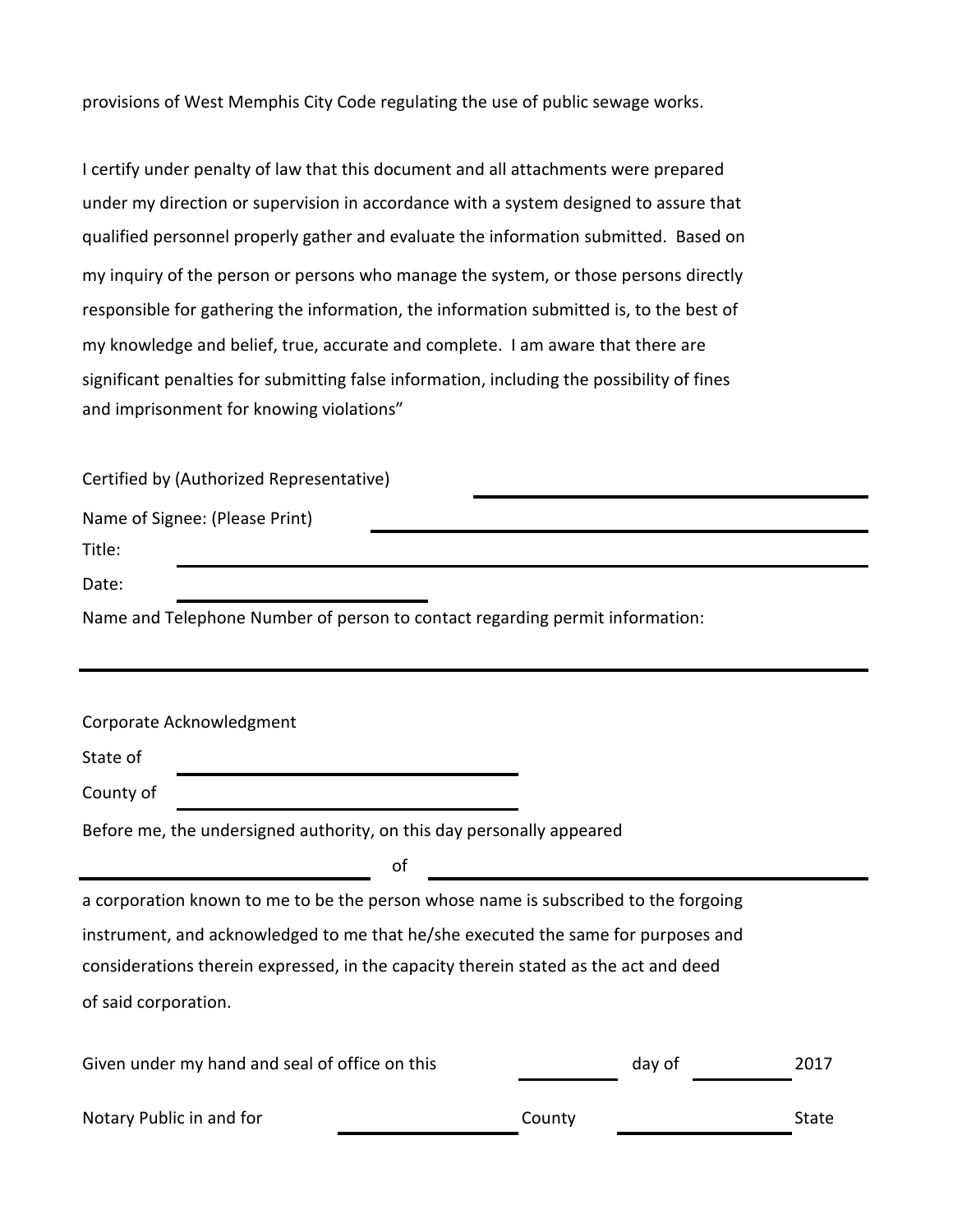## **PRIORITY POLLUTANTS**

#### **VOLATILE COMPOUNDS**

| 02 ACROLEIN                   | <b>088 VINYL CHLORIDE</b>      |
|-------------------------------|--------------------------------|
| 004 BENZENE                   | 003 ACRYLONITRILE              |
| 006 CARBON TETRACHLORIDE      | 047 BROMOFORM                  |
| 051 CHLORODIBROMOMETHANE      | 007 CHLOROBENZENE              |
| 019 2-CHLOROETHYLVINLY ETHER  | 016 CHLOROETHANE               |
| 048 DICHLOROBROMOMETHANE      | 023 CHLOROFORM                 |
| 010 1,2-DICHLOROETHANE        | 013 1,1-DICHLOROETHANE         |
| 032 1,2-DICHLOROPROPANE       | 029 1,1-DICHLOROETHYLENE       |
| 038 ETHYLBENZENE              | 033 1,3-DICHLOROPROPYLENE      |
| 045 METHYL CHLORIDE           | 046 METHYL BROMIDE             |
| 015 1,1,2,2-TETRACHLOROETHANE | 044 METHYLENE CHLORIDE         |
| 086 TOLUENE                   | <b>085 TETRACHLOROETHYLENE</b> |
| 011 1,1,1-TRICHLOROETHANE     | 030 1,2-TRANS-DICHLOROETHYLENE |
| <b>087 TRICHLOROETHYLENE</b>  | 014 1,1,2-TRICHLOROETHANE      |

## **ACID COMPOUNDS**

| 024 CHLOROPHENOL          | 031 2,4-DICHLOROPHENOL   |
|---------------------------|--------------------------|
| 034 2,4-DIMETHYLPHENOL    | 060 4.6-DINITRO-O-CRESOL |
| 059 2,4-DINITROPHENOL     | 057 2-NITROPHENOL        |
| 058 4-NITROPHENOL         | 022 P-CHLOTO-M-CRESOL    |
| 064 PENTACHLOROPHENOL     | <b>065 PHENOL</b>        |
| 021 2,4,6-TRICHLOROPHENOL |                          |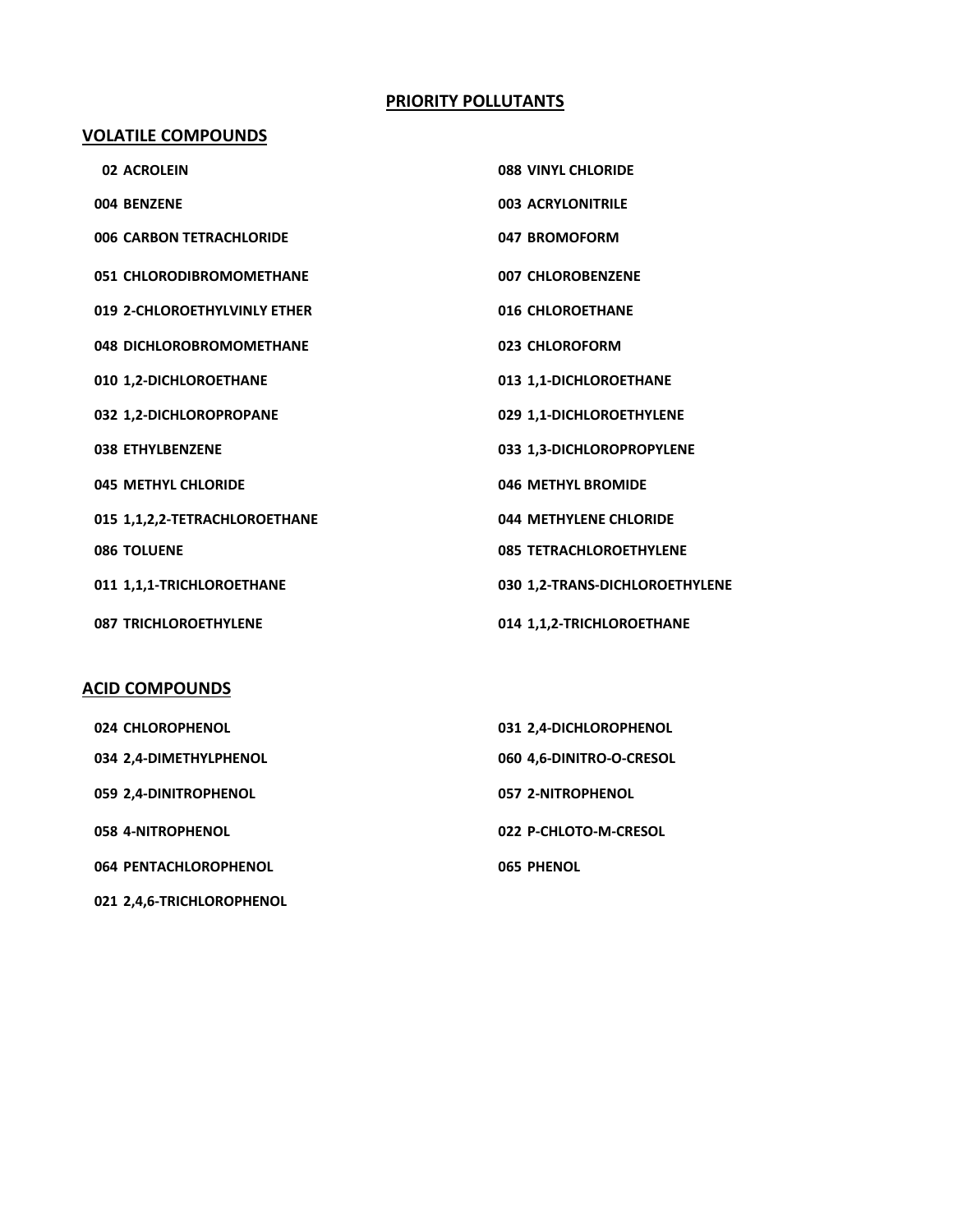#### **BASE/NEUTRAL COMPOUNDS**

| 001 ACENAPHTHENE                          | 077 ACENAPHTYLENE               |
|-------------------------------------------|---------------------------------|
| <b>078 ANTHRACENE</b>                     | 005 BENZIDINE                   |
| 072 BENZO(A)ANTHRACENE                    | 073 BENZO(A)PYRENE              |
| 074 BENZO(B)FLUORANTHENE                  | 079 BENZO(GHI)PERYLENE          |
| 075 BENZO(K)FLUORANTHENE                  | 043 BIS(2-CHLOROETHOXY)METHANE  |
| 018 BIS(2-CHLOROETHYL)ETHER               | 042 BIS(2-CHLOROISOPROPYL)ETHER |
| 017 BIS(CHLOROMETHYL)ETHER                | 041 4-BROMOPHENYL PHENYL ETHER  |
| 066 BIS(2-ETHYLHEZYL)PHTHALATE            | 020 2-CHLORONAPHTHALENE         |
| 067 BUTYL BENZYL PHTHALATE                | 076 CHRYSENE                    |
| 025 1,2-DICHLOROBENZENE                   | 040 4-CHLOROPHENYL PHENYL ETHER |
| 082 DIBENZO(A,H)ANTHRACENE                | 027 1,4-DICHLOROBENZENE         |
| 026 1,3-DICHLOROBENZENE                   | 070 DIETHYL PHTHALATE           |
| 028 3,3-DICHLOROBENZIDINE                 | 068 DI-N-BUTYL PHTHALATE        |
| 071 DIMETHYL PHTHALATE                    | 036 2,6-DINITROTOLUENE          |
| 035 2,4-DINITHROTOLUENE                   | <b>081 PHENANTHRENE</b>         |
| 069 DI-N-OCTYL PHTHALATE                  | 009 HEXACHLOROBENZENE           |
| 039 FLUORANTHENE                          | 053 HEXACHLOROCYCLOPENTADIEN    |
| <b>080 FLUORENE</b>                       | 083 INDENO(1,2,3-CD)PYRENE      |
| 052 HEZACHLOROBUTADIENE                   | <b>055 NAPHTHALENE</b>          |
| 012 HEXACHLOROETHANE                      | 061 N-NITROSODIMETHYLAMINE      |
| <b>054 ISOPHORONE</b>                     | 062 N-NITROSODIPHENYLAMINE      |
| <b>056 NITROBENZENE</b>                   | <b>084 PYRENE</b>               |
| 008 1,2,4-TRICHLOROBENZENE                | 063 N-NITROSODI-N-PROPYLAMINE   |
| 037 1,2-DIPHENYLHYDRAZINE (AS AZOBENZENE) |                                 |